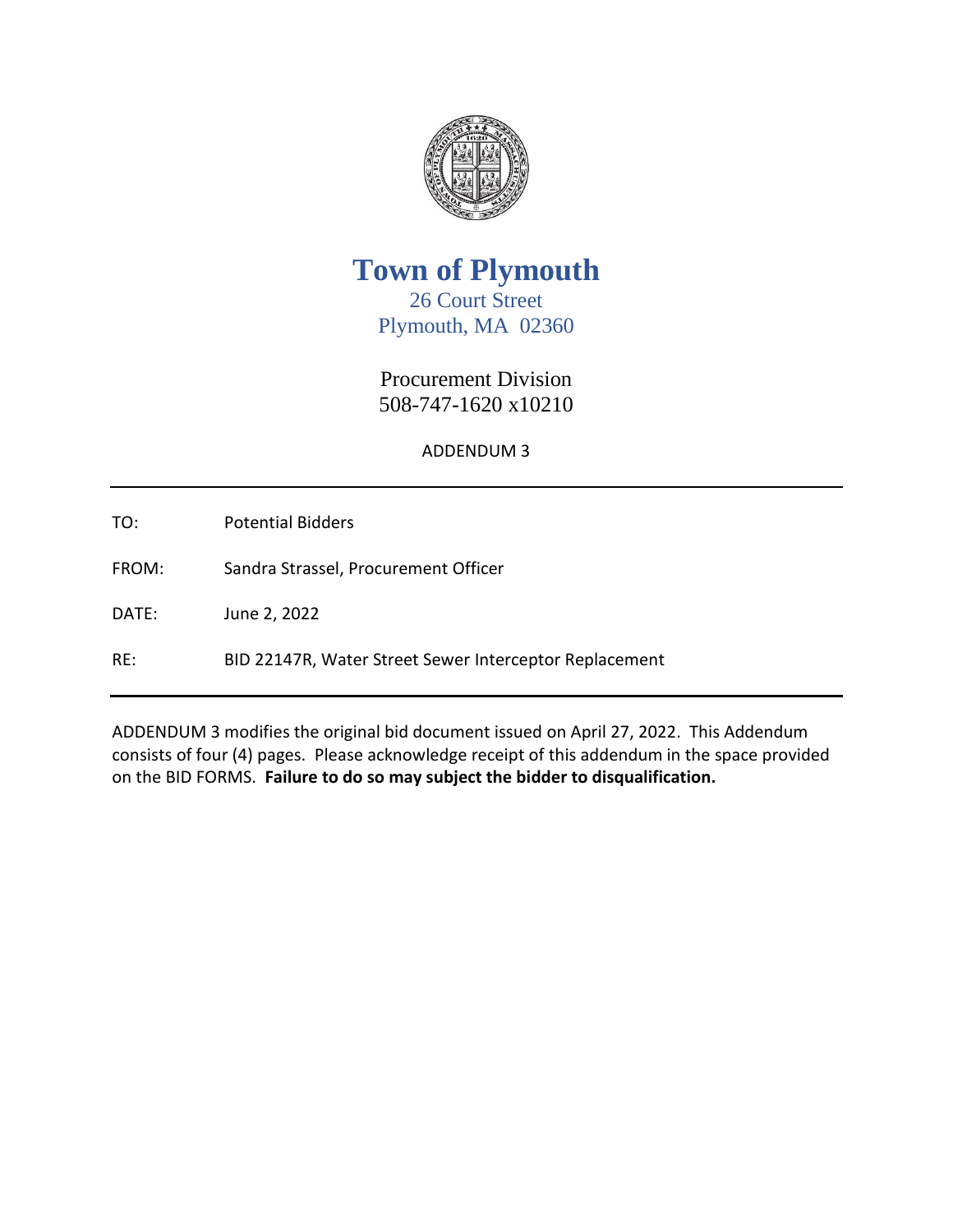## **TOWN OF PLYMOUTH, MASSACHUSETTS**

# **WATER STREET SEWER INTERCEPTOR REPLACEMENT BID NO. 22147R**

#### **ADDENDUM NO. 3**

## **June 1, 2022**

## **NOTICE TO ALL BIDDERS:**

Bids for the **Water Street Sewer Interceptor Replacement Project** will be received until 10:00 AM prevailing time on Thursday June 9, 2022. Each Bid must be enclosed in a sealed envelope and addressed to Town of Plymouth, Procurement Division, 26 Court Street, Plymouth, MA 02360, no later than the date and time specified above.

The Contract Documents have been available since April 27, 2022. Bid forms and Contract Documents are available electronically by registering at www.plymouth-ma.gov/bids-current.

The attention of all eligible bidders submitting proposals for the above referenced project is called to the following Addendum to the drawings and specifications (Contract Documents). The items set forth herein, whether of omission, addition, substitution, or clarification, are all to be included in and form a part of the proposed work.

Inclusion of this Addendum must be acknowledged by bidders by inserting its number on the appropriate line of the Bid Form. Failure to acknowledge any and all addenda in the above specified Bid Form may be cause for rejection of the bid by the Town of Plymouth, on the grounds that the bid is not responsive.

*This Addendum addresses the following:*

• *Questions from Contractors and Responses*

# **QUESTIONS FROM CONTRACTORS:**

Questions received from Contractors have been addressed by the Engineer and are included in this Addendum within Attachment A.

# **ATTACHMENTS:**

Attachment A – Questions from Contractors and Responses

# **END OF ADDENDUM NO.3**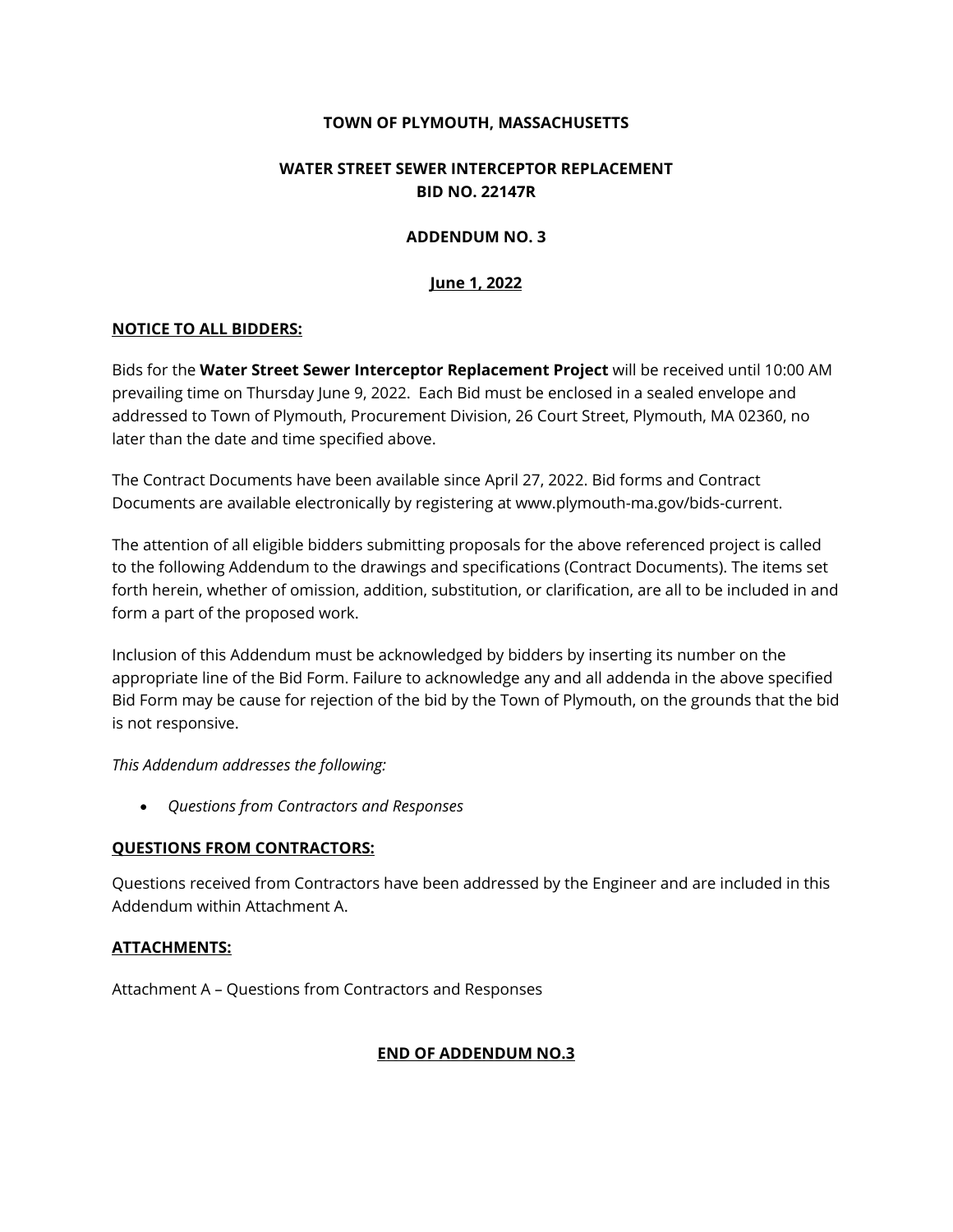

# QUESTIONS FROM CONTRACTORS AND RESPONSES

**Date:** June 1, 2022

| Project  | Water Street Sewer Interceptor Replacement |
|----------|--------------------------------------------|
| Location | Town of Plymouth, MA                       |
| Subject  | Questions from Contractors and Responses   |

An outline and summary of the questions submitted to the Town regarding the Water Street Sewer Interceptor Replacement project is presented below.

#### John Rocchio Corporation

- **Question:** *Is it the intent that the one lane alternating traffic configuration between Chilton Street and Brewster Street be in-place 24/7 until completion of work in that segment? If so, will the town provide continuous police details to manage traffic on off-work hours as well as during construction?*
- **Answer: The Contractor shall be responsible for maintaining traffic flow at all times during construction and shall submit a traffic control plan to the Engineer for approval prior to commencing construction. The Town will not provide continuous police details to manage traffic during off-work hours. Therefore, the Contractor is responsible for providing additional traffic controls (i.e., jersey barriers, cones, signage) and message boards as necessary during off-work hours to maintain traffic on Water Street.**
- **Question:** *Item 14a for Test Pits indicated in paragraph 1 that "surface restoration" should be included in the price. In paragraph 2, it indicates that paving will be paid under Item 15 pricing. Which is correct?*
- **Answer: Surface restoration for test pits shall be included under Item 14A – Exploratory Excavation (Test Pit).**

#### R. Zoppo Corp.

- **Question:** *How far of a radius from the centerline of the pipe construction does the preconstruction survey (photos and video) cover for the structures?*
- **Answer: Preconstruction survey shall cover all areas within the public right-of-way limits of Water Street and its associated site street connections. Refer to Sheet G-1 for a sheet map of the proposed work area.**